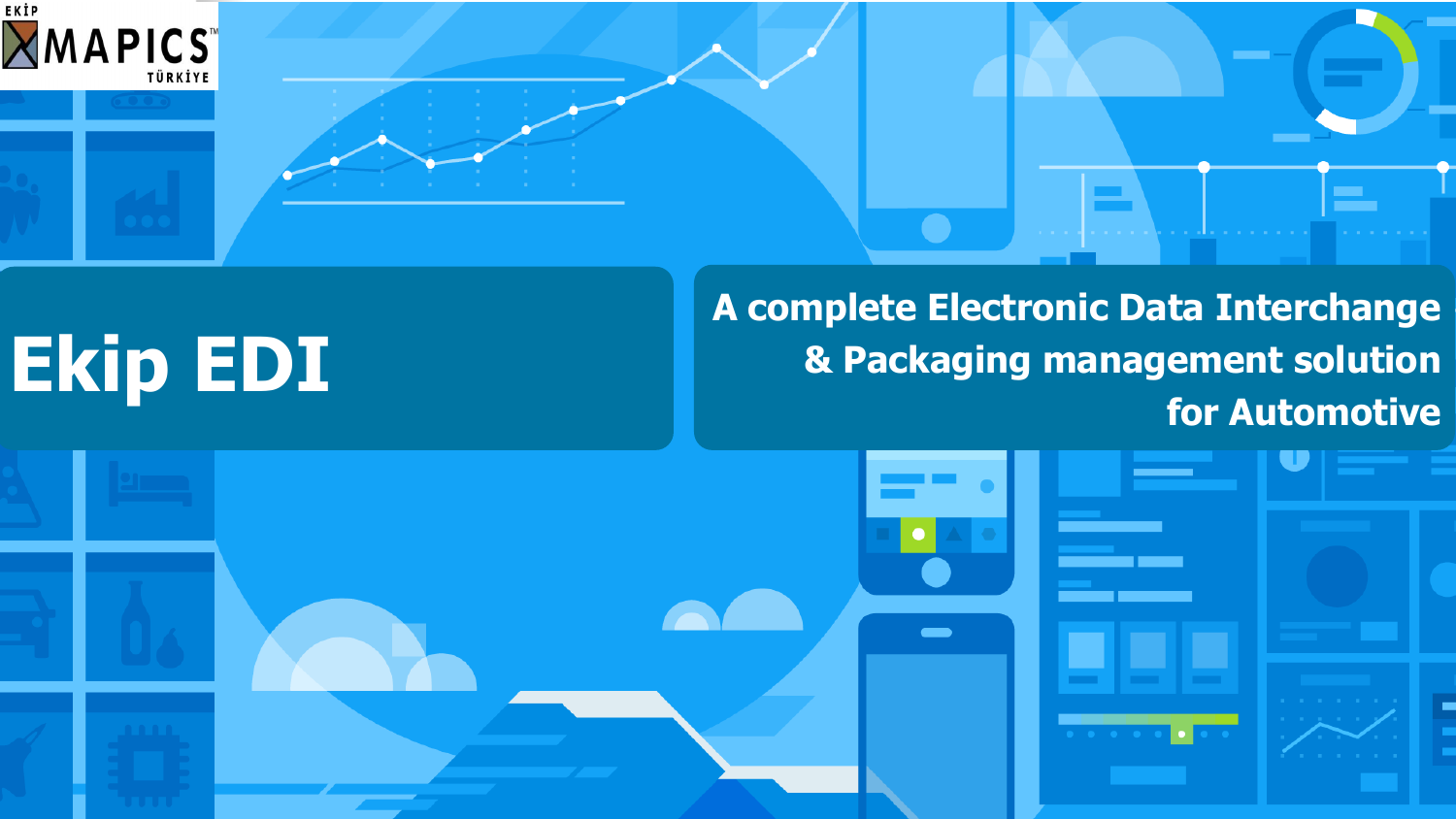

Demand messages (delfor ,deljit etc.) In different standards (Edifact,VDA,Odette…)

#### Shipping labels, documents and notices (ASN)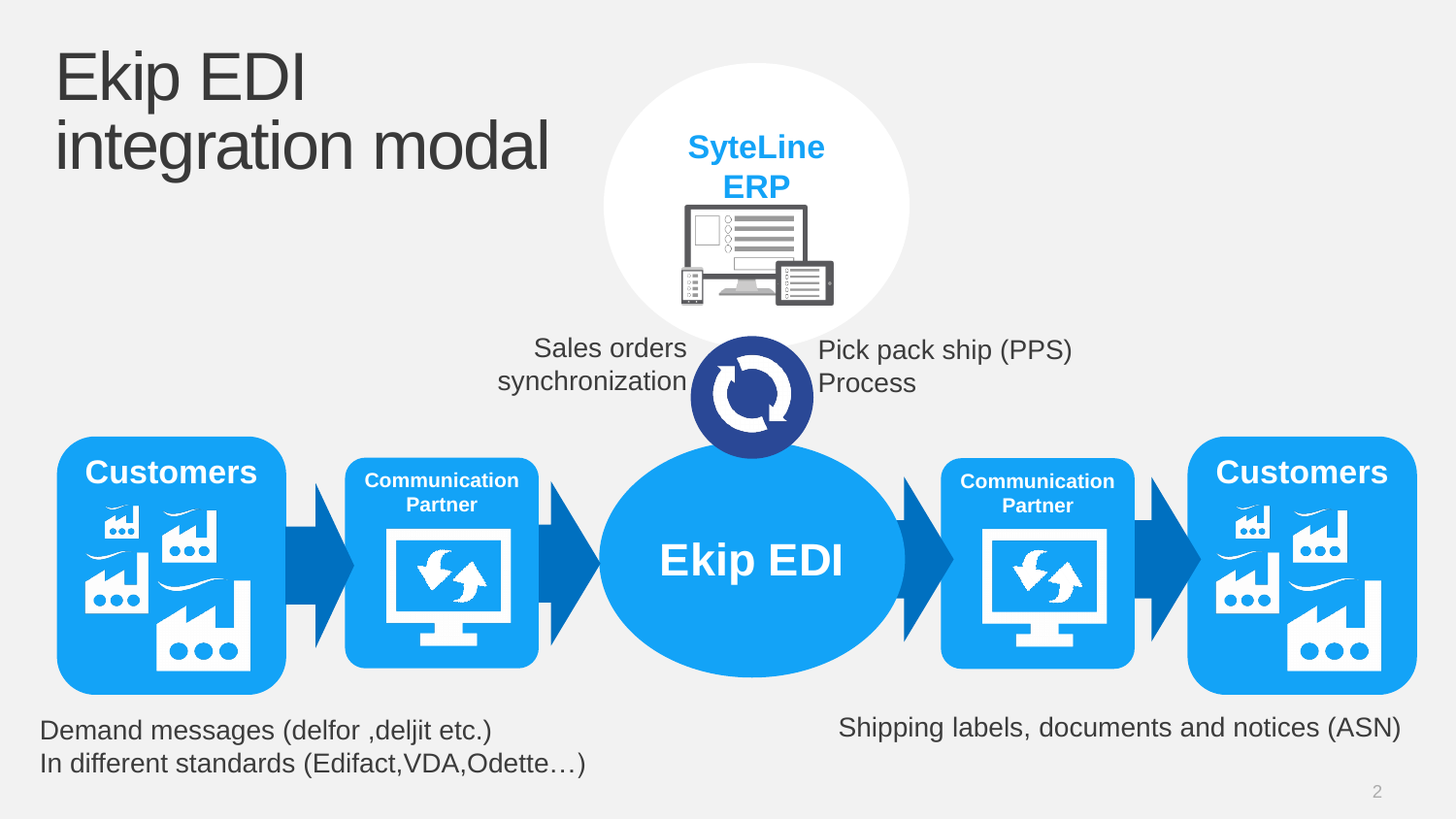## **Ekip EDI - Core functions**

# Advance Shipping Notice

note etc.) Customer specific shipment documents (Lieferschein,delivery



#### Packaging confirmations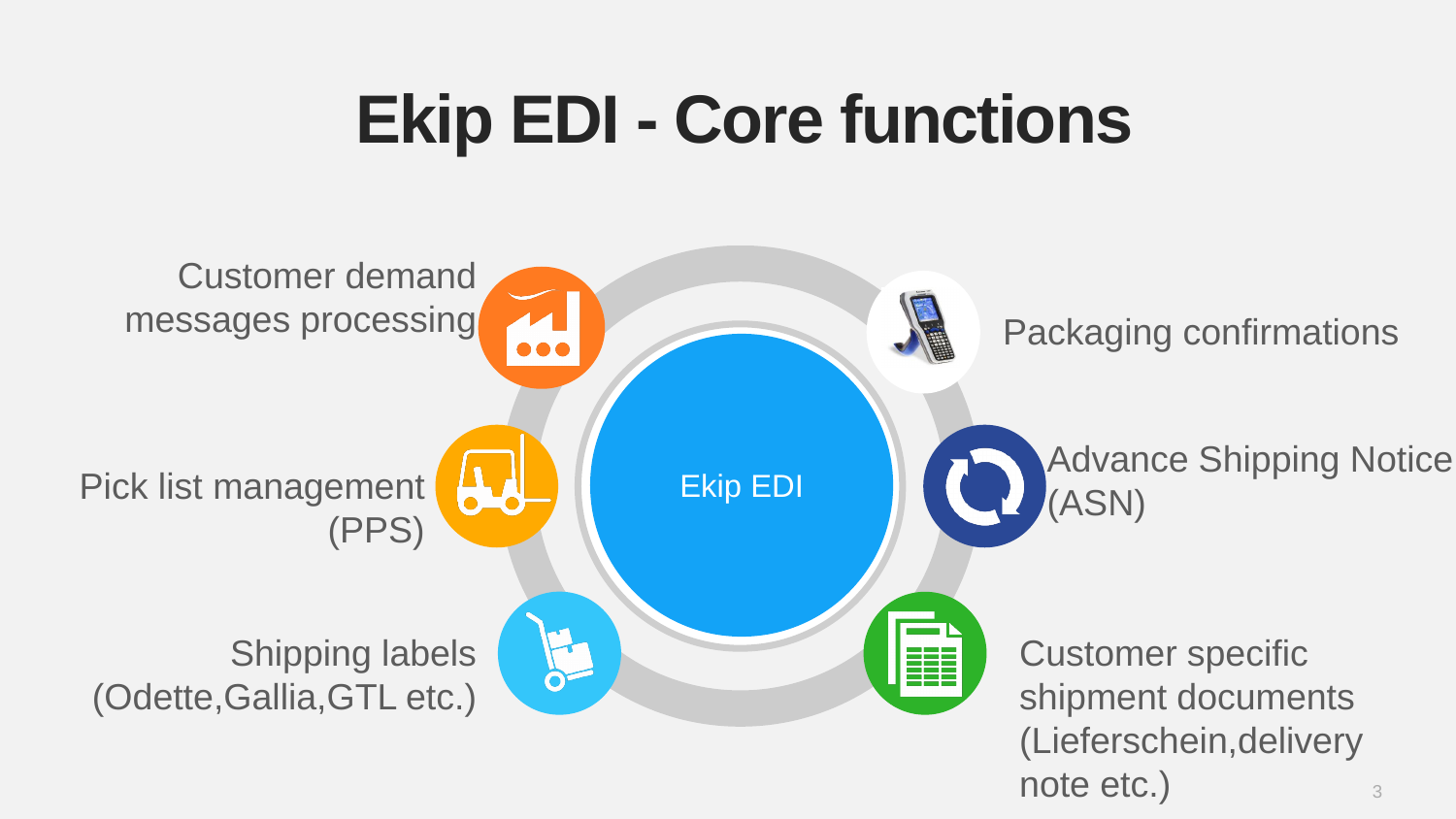### **Customer demand messages processing**

Ekip MAPICS EDI Programı v.3.3-SLPTR\_App - [Edi to Syteline Export]





 $\overline{\phantom{a}}$ 

 $\bot$   $\parallel$   $\sigma$   $\parallel$   $\times$ 

 $\overline{0}$ 

 $\overline{0}$ 

• Error checking & validation before creating sales orders

• Automatic calculations for transport time, cumulative quantities etc.

• Directly syncing (create & update) sales orders in **Syteline**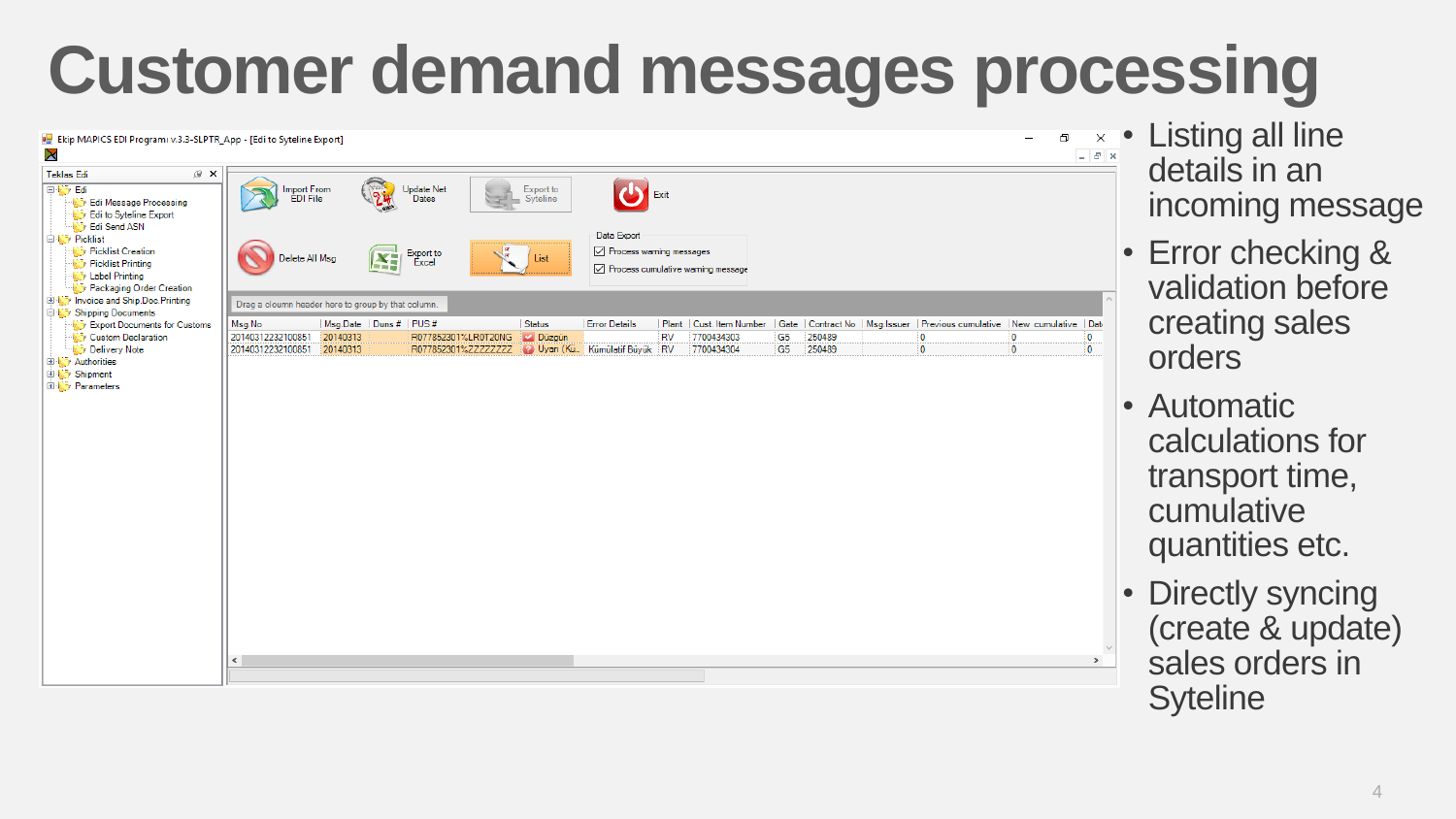### **Picklist management**

| Ekip MAPICS EDI Programı v.3.3-SLPTR_App - [Picklist Creation]    |                                                    |                                  |                      |                                                  |                 |                                   |                      |        |                                                                                             |              |                                  | 巾                     | X                  |
|-------------------------------------------------------------------|----------------------------------------------------|----------------------------------|----------------------|--------------------------------------------------|-----------------|-----------------------------------|----------------------|--------|---------------------------------------------------------------------------------------------|--------------|----------------------------------|-----------------------|--------------------|
| $\bm{\times}$                                                     |                                                    |                                  |                      |                                                  |                 |                                   |                      |        |                                                                                             |              |                                  |                       | $ E$ $\times$      |
| Teklas Edi<br>$\mathscr{D}$ $\times$                              |                                                    |                                  |                      |                                                  |                 |                                   |                      |        |                                                                                             |              |                                  |                       |                    |
| 日 <b>じ Edi</b><br><b>Edi Message Processin</b>                    | Warehouse                                          | <b>MAIN</b><br>$\cdot$           |                      | Customer                                         | Y0020EU         |                                   | Y0020EU              |        |                                                                                             |              |                                  |                       |                    |
| Edi to Syteline Export                                            | PUS#                                               |                                  |                      |                                                  |                 |                                   |                      |        |                                                                                             |              |                                  |                       |                    |
| <b>Edi Send ASN</b>                                               | tem                                                | $\Box$                           | $\blacksquare$       | Ship to                                          |                 |                                   |                      |        |                                                                                             |              |                                  |                       |                    |
| □ Picklist                                                        |                                                    |                                  |                      | Gate                                             |                 |                                   |                      |        |                                                                                             |              |                                  |                       |                    |
| Picklist Creation<br>Picklist Printing                            | Due Date                                           | 30/ 10/ 2018<br>Г                |                      |                                                  |                 | -Status                           | <b>Consolidation</b> |        |                                                                                             |              |                                  |                       |                    |
| Label Printing                                                    |                                                    |                                  |                      |                                                  |                 |                                   |                      |        |                                                                                             |              |                                  |                       |                    |
| Packaging Order Creati                                            |                                                    |                                  | $\mathbf{R}$<br>List |                                                  | Create Picklist | O Open Orders                     | O Consolidated       |        |                                                                                             |              |                                  |                       |                    |
| in Invoice and Ship.Doc.Printin<br><b>E-C-</b> Shipping Documents | ← Select All                                       | Ste Cancel Selected              |                      |                                                  |                 | $O$ All                           | O Item Based         |        |                                                                                             |              |                                  |                       |                    |
| 国 <b>心</b> Authorities                                            | Grp<br>$\overline{\mathcal{N}}$                    |                                  |                      |                                                  |                 |                                   |                      |        |                                                                                             |              |                                  |                       |                    |
| 国 Shipment                                                        | Pusno                                              | $\sim$ $\Delta$                  |                      |                                                  |                 |                                   |                      |        |                                                                                             |              |                                  |                       |                    |
| <b>Eller</b> Parameters                                           | Due Date                                           | $\triangle$ Order #              |                      | Sequence   L3P   Ran #   Cust.ltem Numb A   Item |                 | Description                       |                      |        | On Hand Qty   Order Quantity   Back Order Qty   Pick Qty   Qty in a Box   # of Boxes   # of |              |                                  |                       |                    |
|                                                                   | Grp: Y0020EU 017DUS02<br>Pusno: FO140624/017/DUS02 |                                  |                      |                                                  |                 |                                   |                      |        |                                                                                             |              |                                  |                       |                    |
|                                                                   |                                                    | 24/06/2014 00:00:00 CO00001335 1 |                      | 100861-103                                       |                 | 550499 BROSE TAŞIYICI MEK - L 580 |                      | 6,140  | 6,140                                                                                       | 6140         | 110                              | 56                    | 12                 |
|                                                                   | Pusno: FO140725/017/DUS02                          |                                  |                      |                                                  |                 |                                   |                      |        |                                                                                             |              |                                  |                       |                    |
|                                                                   |                                                    | 25/07/2014 00:00:00 CO00001336 6 |                      | 100861-103                                       |                 | 550499 BROSE TAŞIYICI MEK.-L 580  |                      | 12,320 | 12,320                                                                                      | 12320        | 110                              | 112                   | 12                 |
|                                                                   | Pusno: FO140820/017/DUS02                          | 27/01/2014 00:00:00 CO16100061 1 |                      | 100861-103                                       |                 | 550499 BROSE TAŞIYICI MEK.-L 580  |                      | 12,320 | 6,160                                                                                       | 6160         | 110                              | 56                    | 12                 |
|                                                                   |                                                    |                                  |                      |                                                  |                 |                                   |                      |        |                                                                                             |              |                                  |                       |                    |
|                                                                   |                                                    |                                  |                      |                                                  |                 |                                   |                      |        |                                                                                             |              |                                  |                       |                    |
|                                                                   |                                                    |                                  |                      |                                                  |                 |                                   |                      |        |                                                                                             |              |                                  |                       |                    |
|                                                                   |                                                    |                                  |                      |                                                  |                 |                                   |                      |        |                                                                                             |              |                                  |                       |                    |
|                                                                   |                                                    |                                  |                      |                                                  |                 |                                   |                      |        |                                                                                             |              | <b>ÇEKME LİSTESİ</b>             |                       |                    |
|                                                                   |                                                    |                                  |                      |                                                  |                 |                                   |                      |        |                                                                                             |              | ÇEKME LİSTESİ NO:                | 101486                | <b>MÜŞTERİ KOD</b> |
|                                                                   |                                                    |                                  |                      |                                                  |                 |                                   |                      |        |                                                                                             | AMBAR:       | <b>CEKME TARIHİ:</b>             | 22.03.2004            | <b>PLANT KODU/</b> |
|                                                                   |                                                    |                                  |                      |                                                  |                 |                                   |                      |        |                                                                                             |              | Sipariş No                       | Kapı                  | Teklas Ko          |
|                                                                   |                                                    |                                  |                      |                                                  |                 |                                   |                      |        |                                                                                             | 1064353      | D03                              |                       | H00057             |
|                                                                   |                                                    |                                  |                      |                                                  |                 |                                   |                      |        |                                                                                             | 1064356      | D03<br>Kutu Kodu / Tanımı        | A00025 / PLASTIK KASA | H00057             |
|                                                                   |                                                    |                                  |                      |                                                  |                 |                                   |                      |        |                                                                                             | Miktar       | 180                              | <b>KLT4314</b>        |                    |
|                                                                   |                                                    |                                  |                      |                                                  |                 |                                   |                      |        |                                                                                             |              | 50<br>Kutu içi Miktar            |                       |                    |
|                                                                   |                                                    |                                  |                      |                                                  |                 |                                   |                      |        |                                                                                             | KUTU:        | $\alpha$                         |                       |                    |
|                                                                   |                                                    |                                  |                      |                                                  |                 |                                   |                      |        |                                                                                             |              | TOPLAM NET AĞIRLIK:              |                       | 333.000            |
| $\vert$ < $\vert$<br>$\rightarrow$                                | $\leq$                                             |                                  |                      |                                                  |                 |                                   |                      |        |                                                                                             | <b>AMBAR</b> | <b>STOK MEVCUDU</b><br>ÜRÜN KODU |                       | <b>YER</b>         |
|                                                                   |                                                    |                                  |                      |                                                  |                 |                                   |                      |        |                                                                                             |              | H00057<br>H00057                 | 2A1002<br>2A1001      |                    |

tart 8 图 > " 3 Microso... | BC:\Doc... | ¥3Session... | ABkip M... | \*\* (M

#### • Creating picklists from sales orders

- Picklists define what will be shipped to whom and how much
- Pick Order printouts for warehouse employee's use

|                            | 3002003 / OPEL HUNGARY POWERTRAIN L    |                          |                           | NAKLİYECİ KODU/ADI:     |            | <b>BIRKART</b> |            |  |  |
|----------------------------|----------------------------------------|--------------------------|---------------------------|-------------------------|------------|----------------|------------|--|--|
|                            | 72298 / OPEL HUNGARY POWERTRAIN LT     |                          |                           | <b>İŞEMRİ NO:</b>       |            |                |            |  |  |
|                            |                                        |                          |                           | <b>LIEFERSCHEIN NO:</b> |            | 101486         |            |  |  |
| Müşteri P/N                |                                        | Müşteri Ürün Adı         |                           |                         |            | Sevk Tarihi    |            |  |  |
| 09158669                   |                                        | HOSE ENGINE VENTILATION  |                           |                         |            | 22.03.2004     |            |  |  |
| 09158669                   |                                        | HOSE ENGINE VENTILATION  |                           |                         | 29.03.2004 |                |            |  |  |
| Kodu / Tanımı:             | A00003 / PALET<br>120X100X15 CHEP      |                          | <b>Seperator</b><br>Kodu: | ľ                       |            |                | Kap<br>Koc |  |  |
|                            | 3                                      |                          | Miktar:                   | 0                       |            |                | Mik        |  |  |
| aki Kutu:                  | 10                                     |                          |                           |                         |            |                |            |  |  |
| teki Kutu :                | 60                                     |                          |                           |                         |            |                |            |  |  |
|                            |                                        |                          |                           |                         |            |                |            |  |  |
|                            | 0                                      |                          | PALET:                    |                         | 3          |                |            |  |  |
| <b>OPLAM BRÜT AĞIRLIK:</b> |                                        | 288,408.000              |                           | <b>TOPLAM HACIM:</b>    |            | 3,542,400      |            |  |  |
|                            |                                        |                          |                           |                         |            |                |            |  |  |
|                            | <b>GRUP/PARTI</b>                      | <b>i</b> Gic             |                           | <b>CEKİLEN MİKTAR</b>   |            |                |            |  |  |
| <b>MİKTAR</b>              | 65,000.00 LOT2222<br>70,000.00 LOT5555 | 02.03.2004<br>02.03.2004 |                           |                         |            |                |            |  |  |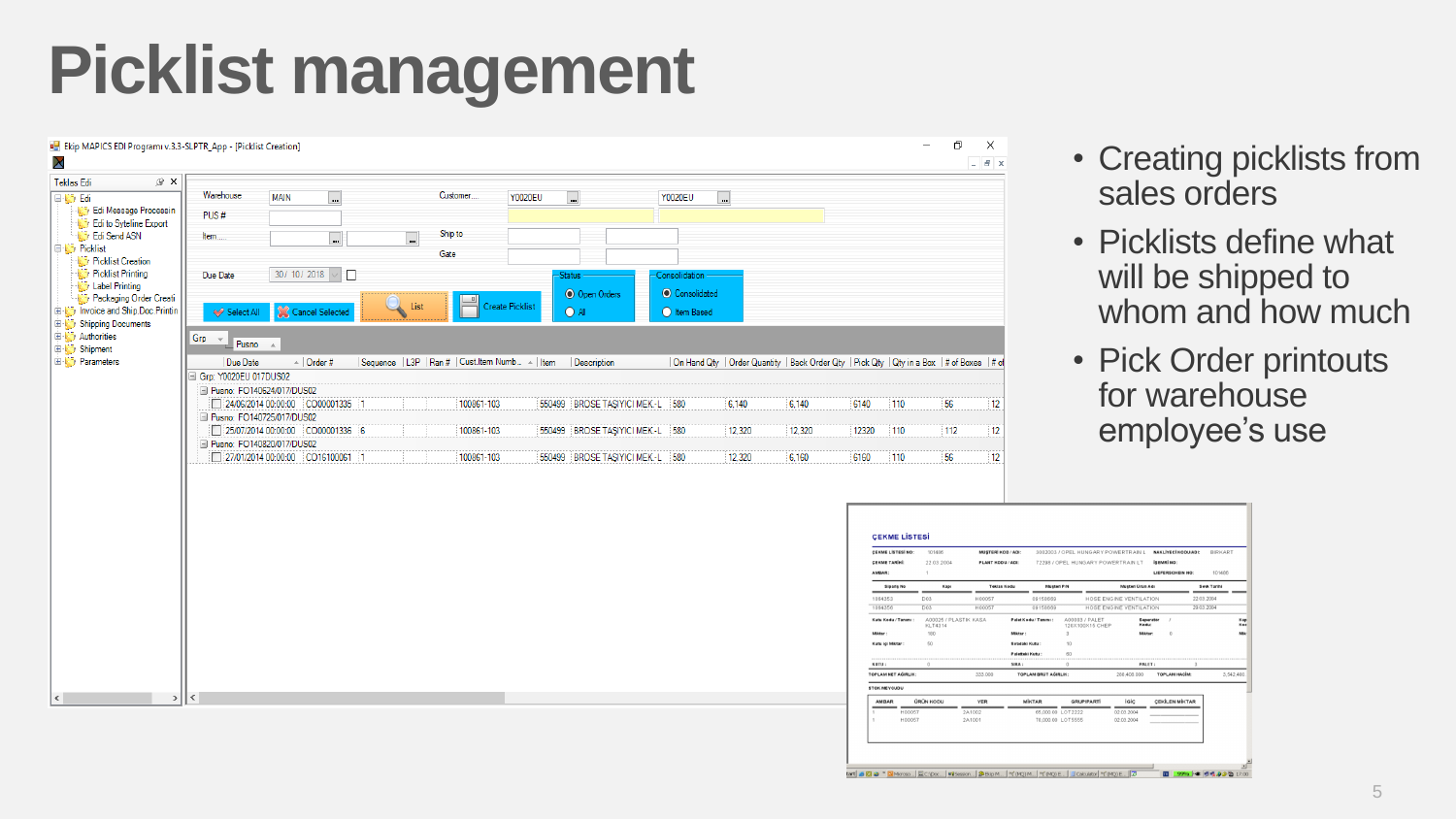### **Shipping labels**

#### Po Ekip MAPICS EDI Programı v.3.3-SLPTR\_App - [Label Printing]

O  $\mathsf{X}$  $B$   $\times$ 

**BRAKE RESERVOIR** 

 $\boldsymbol{\lambda}$ Teklas Edi  $\mathscr{D}$  X -Label Type -Print Selection-Status -Source -Printer Type -⊟ <mark>ki∳ Edi</mark> 582 PickList # O Printed **●** Picklist **Inemal**  $\vee$  Box  $\vee$  Print **Edi Message Processin**  $\bigcirc$  Shipment  $\bigcirc$  Laser  $\nabla$  Pallet **Edi to Syteline Export** ◉ Not Printed **Create Label** Edi Send ASN List  $\bigcirc$  All **E Picklist Ficklist Creation** Drag a cloumn header here to group by that column. **Picklist Printing Label Printing** PickList# Customer Name Ship to Gate S.S.No L<sub>3P</sub> Order # Customer# Item  $\overline{\phantom{a}}$  Description Cust.Item Number | Description **Packaging Order Creati** BRULÖR ECO 4. 6 111 042 3011 582 FORD OTOMOT... 0 6 111 042 3011 **BRULÖR E** M000001  $\blacksquare$ CO16102254 in the project and Ship.Doc.Printin 国 Shipping Documents **E**<sup>1</sup><sup>2</sup> Authorities 国**<sup>1</sup>/5** Shipment E Parameters 2T14-2063-AF **BRAKE RESERVOIR** 158001 <u> Harry Harry Harry Harry Harry Harry Harry Harry Harry Harry Harry Harry Harry Harry Harry Harry Harry Harry H</u> **BV7VA** 1060002065 OT NUMBER (H) 1060002065 <u> HERE IN HERE IN DE LA BIBLIOTECHNIC DE LA BIBLIOTECHNIC DE LA BIBLIOTECHNIC DE LA BIBLIOTECHNIC DE LA BIBLIOT</u> **AOP** CUSTOMER ITEM CO 14-2063-AF ⇒∥∢

- Creating & printing shipping box and/or pallet labels via picklists
- Customer specific label formats (Odette,gallia,GTL …)
- Line,2D or QR barcode formats
- Thermal transfer and/or laser printers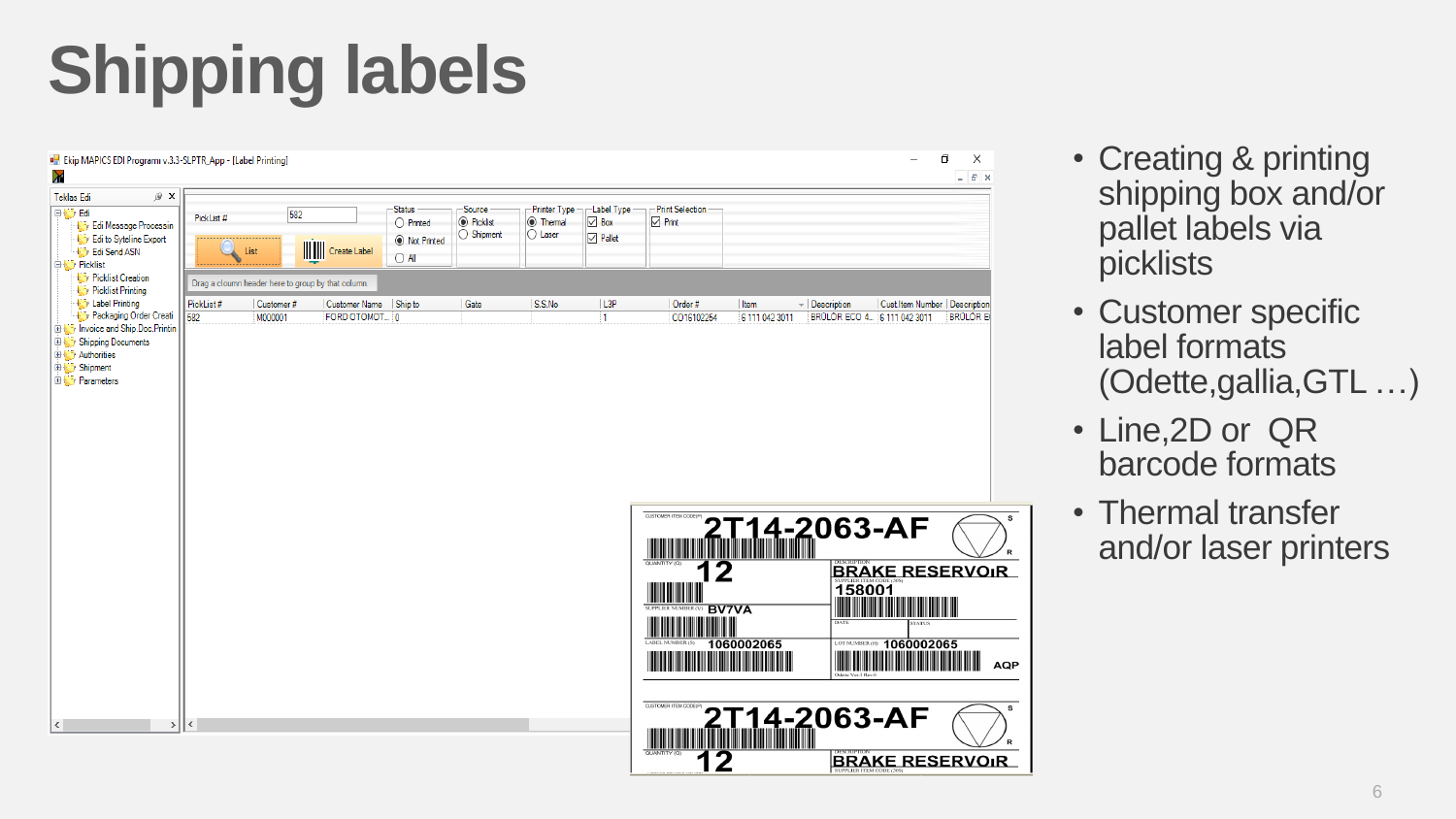## **Packaging confirmations**

|                                               | <i><b>Intermec</b></i>          |                       |                              |  |
|-----------------------------------------------|---------------------------------|-----------------------|------------------------------|--|
| List #:<br>Pallet #:<br>Label #:              |                                 |                       | <b>Create Pallet</b><br>Send |  |
|                                               |                                 |                       |                              |  |
| # Of Line:                                    |                                 | Delete Cancel         |                              |  |
| 0                                             |                                 |                       | //o                          |  |
| Q<br>A.<br>s<br>D<br>z)<br>$\mathbf{x}$<br>80 | ERTY<br>F<br>$\boxed{a}$<br>c v | U<br>H<br>J<br>B<br>N | $\circ$<br>ò                 |  |
| Esc                                           |                                 |                       |                              |  |

- Designed for Windows CE handheld devices
- In order to get detailed confirmations of pallet contents
- For mixed or non-standard palletization scenarios
- Employees scan every box placed in a pallet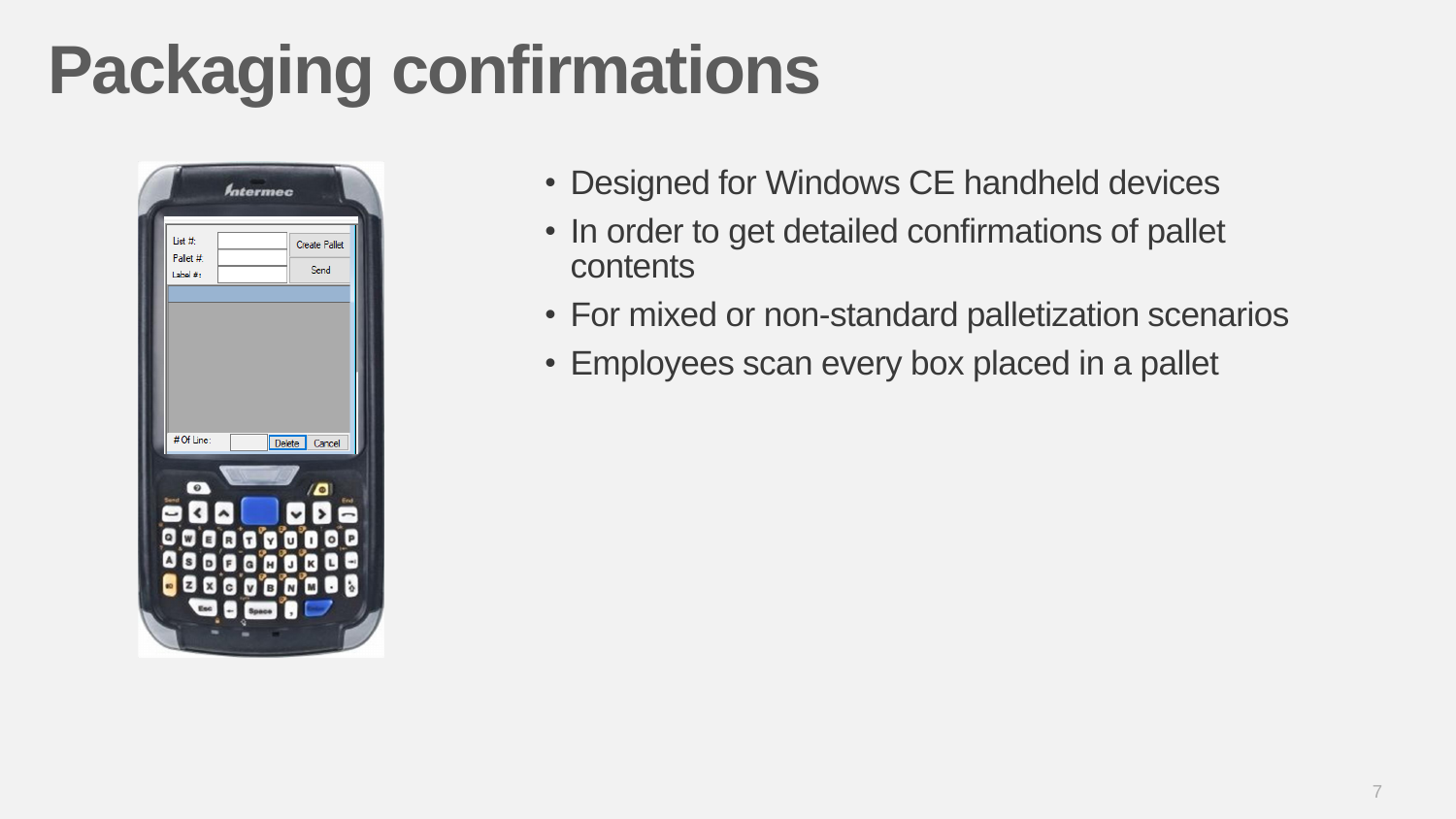## **Advance Shipping Notice (ASN)**

#### Ekip MAPICS EDI Programı v.3.3-SLPTR\_App - [Edi Send Asn]

 $\rightarrow$   $\vert$ 

 $\vert \cdot \vert$ 

| $\mathcal{P}$ $\times$<br>Teklas Edi                            |                                                    |                                            |                                            |                    |                                                        |                             |                            |                 |                     |                     |                 |          |            |  |  |
|-----------------------------------------------------------------|----------------------------------------------------|--------------------------------------------|--------------------------------------------|--------------------|--------------------------------------------------------|-----------------------------|----------------------------|-----------------|---------------------|---------------------|-----------------|----------|------------|--|--|
| 日じ Edi<br><b>Native Edi Message Processin</b>                   | Customer                                           | M000001                                    | $\blacksquare$                             |                    | $\blacksquare$<br>M000001                              |                             |                            | O New ASN       |                     |                     |                 |          |            |  |  |
|                                                                 |                                                    |                                            |                                            |                    |                                                        |                             |                            |                 | <b>◎</b> Repeat ASN |                     |                 |          |            |  |  |
| Edi to Syteline Export                                          |                                                    |                                            |                                            |                    |                                                        |                             |                            |                 |                     |                     |                 |          |            |  |  |
| Edi Send ASN                                                    | Ship to                                            |                                            |                                            |                    |                                                        |                             |                            |                 |                     |                     |                 |          |            |  |  |
| 国 <b><sup>1</sup>/2</b> Picklist                                | Invoice #                                          |                                            |                                            |                    |                                                        |                             |                            | $\partial$ List |                     |                     | <b>Send ASN</b> |          |            |  |  |
| 画 hypical and Ship.Doc.Printin<br><b>E-C</b> Shipping Documents |                                                    |                                            |                                            |                    |                                                        |                             |                            |                 |                     |                     |                 |          |            |  |  |
| 国 <b>专业</b> Authorities                                         | Pick List #                                        |                                            |                                            |                    |                                                        |                             |                            | S Delete ASN    |                     |                     | $\bigcup$ Exit  |          |            |  |  |
| 国 <b>上</b> Shipment                                             | Shipment Date                                      | 30/ 10/ 2013 $\sqrt{}$                     |                                            |                    | 30/ 10/ 2018<br>$\overline{(\vee)}$                    | $\sqrt{}$ Date Interval     |                            |                 |                     |                     |                 |          |            |  |  |
| <b>E</b> Parameters                                             |                                                    |                                            |                                            |                    |                                                        |                             |                            |                 |                     |                     |                 |          |            |  |  |
|                                                                 | Drag a cloumn header here to group by that column. |                                            |                                            |                    |                                                        |                             |                            |                 |                     |                     |                 |          |            |  |  |
|                                                                 |                                                    |                                            |                                            |                    |                                                        |                             |                            |                 |                     |                     |                 |          |            |  |  |
|                                                                 |                                                    | Pick List # Pick List Date                 | Shipment Date                              | Customer           | <b>Customer Name</b>                                   |                             | Customer Seq.              | Plant           | Gate                | Warehouse           | Shipment #      | ASN#     | Invoice #  |  |  |
|                                                                 | 25                                                 | 06/01/2014 00:00:00                        | 06/01/2014 13:05:00                        | M000001            | FORD OTOMOTIV SANAYI A.S.                              |                             | 3                          | Ю               | 26                  | MAIN                | 16              | 33       | 128        |  |  |
|                                                                 | $\Box$ 31                                          | 07/01/2014 00:00:00                        | 07/01/2014 13:28:33                        | M000001            | FORD OTOMOTIV SANAYI A.S.                              |                             | - 3                        | Ю               | 26                  | <b>MAIN</b>         | 27              | 38       | 128        |  |  |
|                                                                 | 33                                                 | 08/01/2014 00:00:00                        | 08/01/2014 10:30:13                        | M000001            | FORD OTOMOTIV SANAYI A.S.                              |                             | $\overline{\phantom{a}}$ 3 | IQ              | 26                  | <b>MAIN</b>         | 33              | 43       | 128        |  |  |
|                                                                 | $\mathbb{Z}$ 40                                    | 08/01/2014 00:00:00                        | 08/01/2014 16:33:29                        | M000001            | <b>FORD OTOMOTIV SANAYI A.S. 1</b>                     |                             |                            | $\overline{6}$  |                     | <b>MAIN</b>         | $\overline{38}$ | 44       | 141        |  |  |
|                                                                 | $\Box$ 41                                          | 08/01/2014 00:00:00                        | 08/01/2014 16:44:22                        | M000001            |                                                        | FORD OTOMOTIV SANAYI A.S. 2 |                            | IA              | $\blacksquare$      | MAIN                | 39              | 45       | 0          |  |  |
|                                                                 | 42                                                 | 09/01/2014 00:00:00                        | 09/01/2014 10:22:13                        | M000001            | FORD OTOMOTIV SANAYI A.S.                              |                             | - 3                        | Ю               | 26                  | MAIN                | 42              | 46       | 142        |  |  |
|                                                                 | 46                                                 | 10/01/2014 00:00:00                        | 10/01/2014 13:07:16                        | M000001            | FORD OTOMOTIV SANAYI A.S.                              |                             | - 3                        | Ю               | 27                  | <b>MAIN</b>         | 58              | 49       | 223        |  |  |
|                                                                 | $\Box$ 47                                          | 10/01/2014 00:00:00                        | 10/01/2014 13:07:48                        | M000001            | FORD OTOMOTIV SANAYI A.S.                              |                             | - 3                        | IQ              | 26                  | <b>MAIN</b>         | 57              | 50       | 223        |  |  |
|                                                                 | $\Box$ 48                                          | 10/01/2014 00:00:00                        | 10/01/2014 10:45:49                        | M000001            | FORD OTOMOTIV SANAYI A.S.                              |                             | $\blacksquare$             | 6Z              | 1                   | MAIN                | 55              | 48       | 141        |  |  |
|                                                                 | 51                                                 | 10/01/2014 00:00:00                        | 10/01/2014 13:08:04                        | M000001            |                                                        | FORD OTOMOTIV SANAYI A.S.   | $\blacksquare$             | 6Ζ              | 1                   | MAIN                | 59              | 51       | 222        |  |  |
|                                                                 | 52                                                 | 10/01/2014 00:00:00                        | 10/01/2014 13:51:53                        | M000001            | FORD OTOMOTIV SANAYI A.S.                              |                             | $\overline{2}$             | lΑ              | 1                   | MAIN                | 60              | 52       | 0          |  |  |
|                                                                 | 69                                                 | 14/01/2014 00:00:00                        | 14/01/2014 10:01:11                        | M000001            | FORD OTOMOTIV SANAYI A.S.                              |                             | - 3                        | Ю               | 26                  | MAIN                | 86              | 58       | 223        |  |  |
|                                                                 | $\Box$ 70                                          | 14/01/2014 00:00:00                        | 14/01/2014 14:01:09                        | M000001            | FORD OTOMOTIV SANAYI A.S.                              |                             | $\overline{4}$             | $\mathbf{II}$   | BC                  | <b>MAIN</b>         | 88              | 62       | 221        |  |  |
|                                                                 | $\Box$ 72                                          | 14/01/2014 00:00:00                        | 14/01/2014 14:02:38                        | M000001            | FORD OTOMOTIV SANAYI A.S.                              |                             | $\frac{1}{4}$              | Ш               | КC                  | <b>MAIN</b>         | 89              | 63       | 221        |  |  |
|                                                                 | 81                                                 | 15/01/2014 00:00:00                        | 15/01/2014 07:52:44<br>15/01/2014 10:49:00 | M000001            |                                                        | FORD OTOMOTIV SANAYI A.S.   | - 2                        | IΑ              | 17<br>26            | MAIN                | 99              | 68       | 244        |  |  |
|                                                                 | 82<br>83                                           | 15/01/2014 00:00:00<br>15/01/2014 00:00:00 | 15/01/2014 11:42:00                        | M000001<br>M000001 | FORD OTOMOTIV SANAYI A.S.<br>FORD OTOMOTIV SANAYI A.S. |                             | - 3<br>-1                  | IQ<br>6Ζ        | 1                   | MAIN<br><b>MAIN</b> | 103<br>104      | 70<br>71 | 223<br>194 |  |  |
|                                                                 | $\Box$ 85                                          | 16/01/2014 00:00:00                        | 16/01/2014 09:49:11                        | M000001            | FORD OTOMOTIV SANAYI A.S.                              |                             | - 3                        | IQ              | 26                  | <b>MAIN</b>         | 108             | 73       | 195        |  |  |
|                                                                 | $\Box$ 86                                          | 16/01/2014 00:00:00                        | 16/01/2014 11:20:11                        | M000001            | FORD OTOMOTIV SANAYI A.S.                              |                             | $\overline{4}$             | Ш               | КC                  | <b>MAIN</b>         | 109             | 74       | 192        |  |  |
|                                                                 | 87                                                 | 16/01/2014 00:00:00                        | 16/01/2014 11:23:11                        | M000001            | FORD OTOMOTIV SANAYI A.S.                              |                             | $\overline{4}$             | Ш               | BC                  | MAIN                | 110             | 75       | 192        |  |  |
|                                                                 | 89                                                 | 16/01/2014 00:00:00                        | 17/01/2014 10:30:25                        | M000001            | FORD OTOMOTIV SANAYI A.S.                              |                             | - 3                        | IQ              | 26                  | MAIN                | 117             | 77       | 215        |  |  |
|                                                                 | 90                                                 | 16/01/2014 00:00:00                        | 17/01/2014 10:30:25                        | M000001            | FORD OTOMOTIV SANAYI A.S.                              |                             | - 3                        | Ю               | 27                  | MAIN                | 118             | 78       | 215        |  |  |
|                                                                 | $\Box$ 101                                         | 17/01/2014 00:00:00                        | 17/01/2014 13:02:08                        | M000001            | FORD OTOMOTIV SANAYI A.S.                              |                             | $\overline{4}$             | Ш               | ВC                  | MAIN                | 120             | 79       | 216        |  |  |
|                                                                 | $\Box$ 105                                         | 17/01/2014 00:00:00                        | 17/01/00:11 14-00-60                       | <b>MODODO1</b>     |                                                        | EODD OTOMOTIV CANAVILA C 1  |                            | C7              | $\blacksquare$      | MAINE               | 100             | on       | 104        |  |  |
|                                                                 |                                                    |                                            |                                            |                    |                                                        |                             |                            |                 |                     |                     |                 |          |            |  |  |



- Creating ASN messages for shipments performed in Syteline
- Customer specific message formats (VDA,Odettte…)
- Uploading messages directly to communication partner's outbox
- Archiving a copy of ASN messages sent